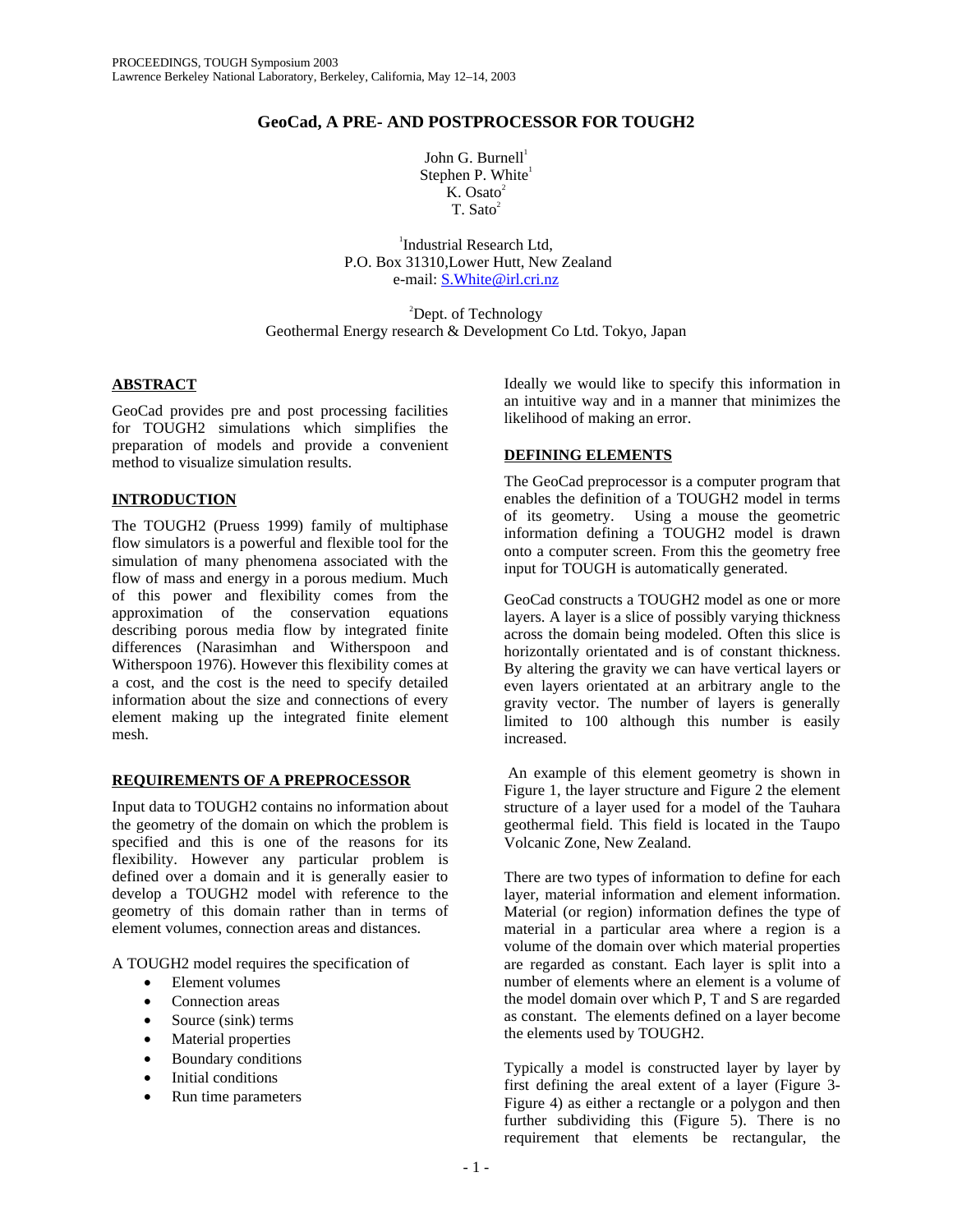elements in the mesh shown in Figure 6 were generated outside GeoCad then GeoCad was used to add material information, calculate connection areas and generate TOUGH2 input.



*Figure 1. Example of a layer structure used for a geothermal reservoir model* 



*Figure 2. Typical element layout of a layer* 



*Figure 3. The first step in defining a layers structure* 



*Figure 4. The outer boundary of the layer is rectangular in this example.*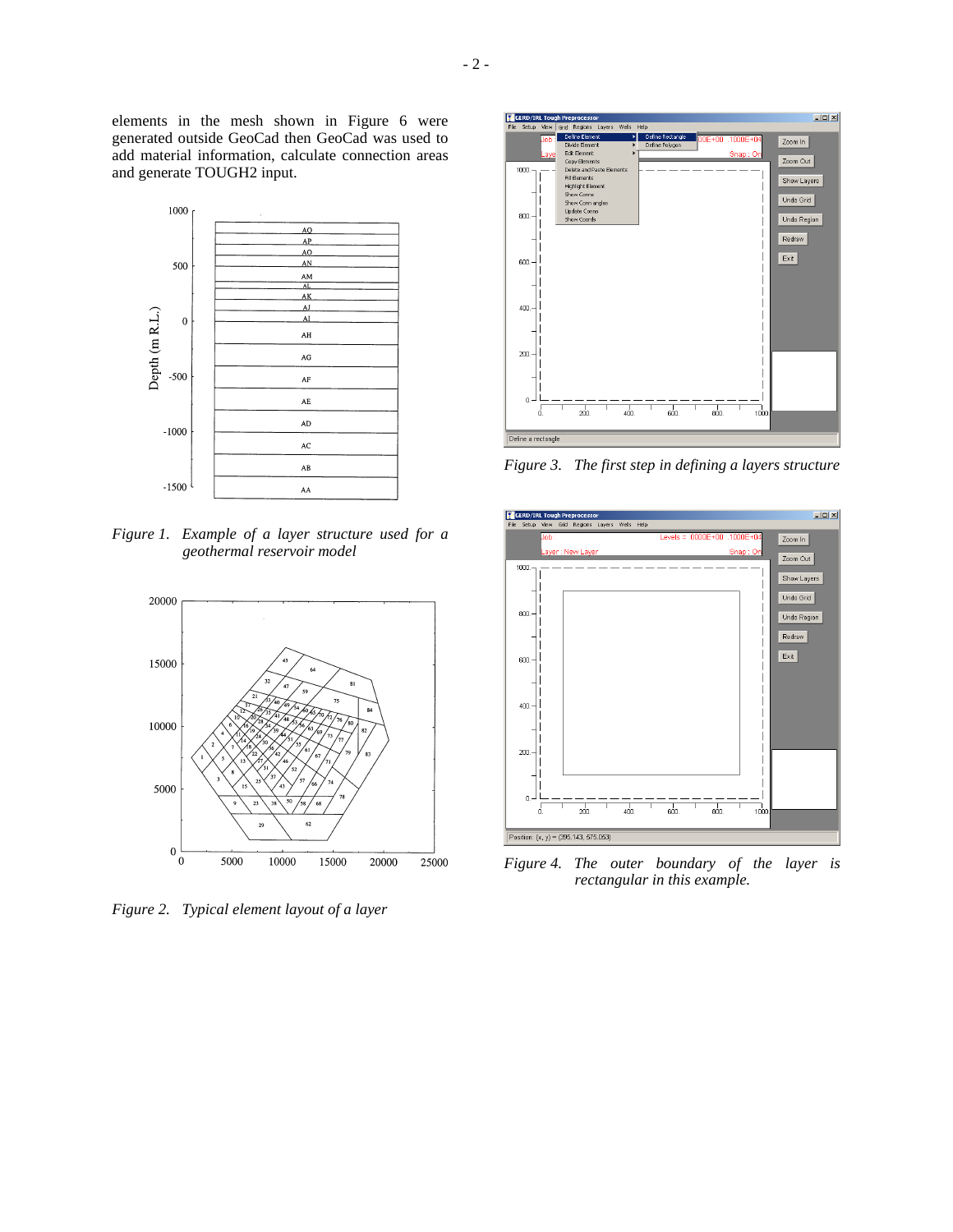

*Figure 5. The initial element is subdivided into many elements.* 



*Figure 6. An example of a non-rectangular mesh.* 

Information on source and sink location may be entered using the mouse or by reading coordinates from a file. Sources (sinks) are defined over a brick shaped volume of the model domain. This volume may encompass several elements and the source or sink will be divided between these elements based on the volume of the well occurring in each element. This allows the definition of not only wells but extended sources like rain over the surface of a model or upflow zones in a geothermal field.

# **BOUNDARY AND INITIAL CONDITIONS**

Boundary conditions are specified on the sides of a rectangular box. Only elements touching the sides of

the box are connected to boundary elements. The sides of the box may be assigned a number of boundary conditions

- Constant pressure or temperature
- Pressure or temperature interpolated from specified spot values
- Hydrostatic Pressure
- Boiling point for depth Temperature and Pressure
- No flow

Initial conditions are assigned by interpolating the values at the boundary of a layer over the whole layer. Figure 7 shows a typical screen used to define boundary conditions on a box enclosing the model domain.



*Figure 7. Adding temperature boundary conditions over a face.* 

### **PARAMETERS**

Parameters for input blocks such as RPCAP, PARAMS and ROCKS are set by filling in a series of forms. Where possible, sensible defaults are assigned so a job may be generated with the minimum of input. An example of a screen defining rock properties is shown in Figure 8.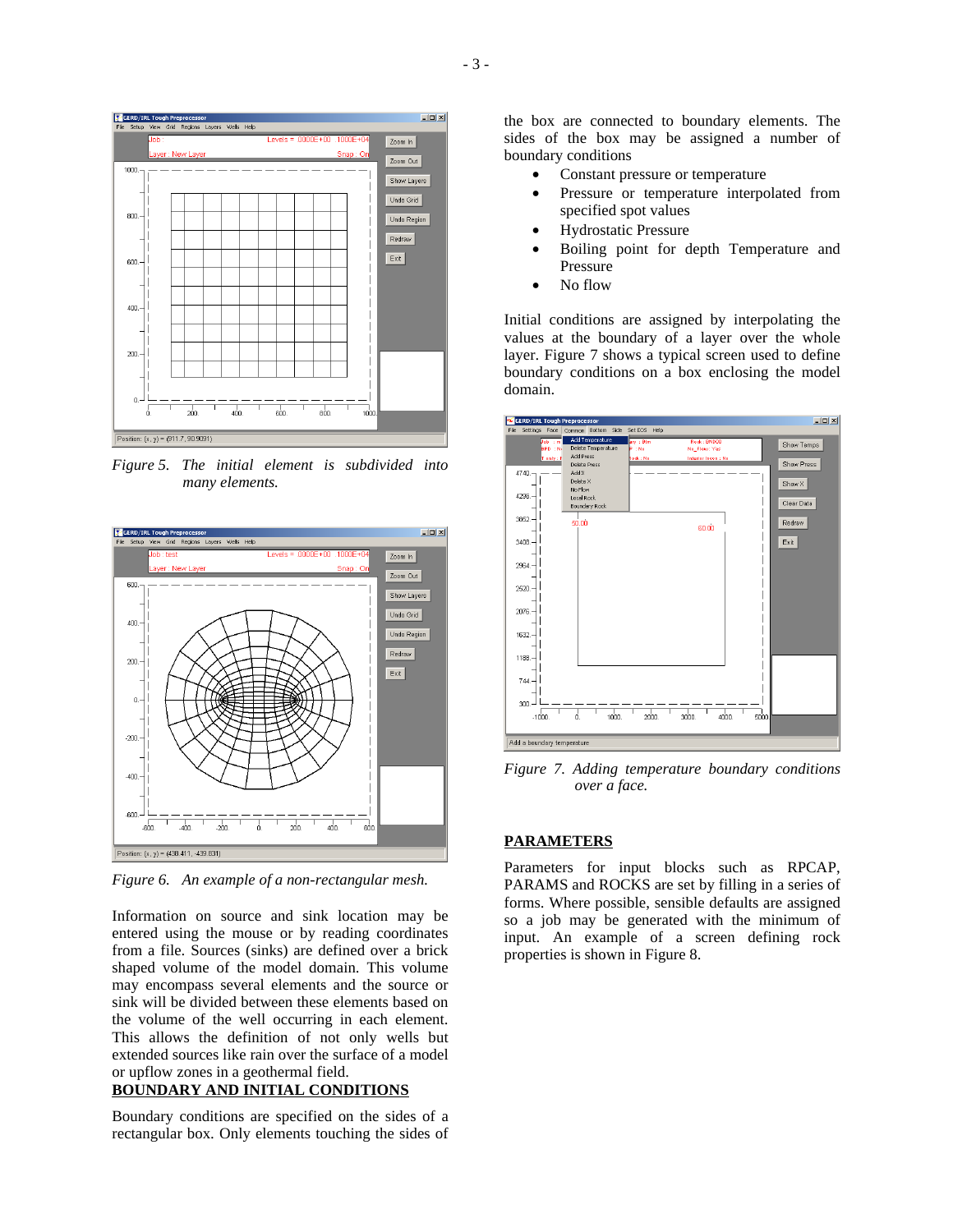| <b>El Params</b>                                           | $L = 1$ |
|------------------------------------------------------------|---------|
| File Edit                                                  |         |
| linside<br>Region name (as specified in TGRID)             |         |
| ROK21<br>Material name (rock type)                         |         |
| 0<br>Number of extra data cards                            |         |
| 2200<br>Rock grain density (kg/m^^3)                       |         |
| Default porosity 0.1                                       |         |
| 1e-014<br>Permeability along axis 1                        |         |
| 1e-014<br>Permeability along axis 2                        |         |
| 1e-014<br>Permeability along axis 3                        |         |
| 2.5<br>Formation wet heat conductivity (W/m deg C)         |         |
| 1000<br>Rock grain specific heat (J/kg deg C)              |         |
| Compressibility NAD>=1 (m^^2/10)                           |         |
| Expansivity NAD>=1 (1/deg C)<br>ю                          |         |
| Formation dry heat conductivity NAD>-1 (W/m deg C) 0       |         |
| ю<br>Tortuosity factor for binary diffusion NAD>-1         |         |
| lh<br>Type of Relative permeability function NAD>=2        |         |
| Parameter 1 for relative permeability function HAD>=2<br>ю |         |
| Parameter 2 for relative permeability function HAD>-2      |         |
| Parameter 3 for relative permeability function NAD>-2      |         |
| Parameter 4 for relative permeability function NAD>=2      |         |
| Type of capillary pressure function<br> 0                  |         |
| Parameter 1 for capillary pressure function                |         |
| Parameter 2 for capillary pressure function                |         |
| Parameter 3 for capillary pressure function                |         |
| Parameter 4 for capillary pressure function                |         |
| OK<br>Revert<br>Cancel                                     |         |
|                                                            |         |
|                                                            |         |
|                                                            |         |
|                                                            |         |
|                                                            |         |
| Tough Tearams<br>Cirbox Xxterm<br><b>M</b> Comm   WXD      | 参照物図    |
| Xxterm<br>$\times$ xterm<br>$X$ xterm                      |         |

*Figure 8. Specifying rock properties.* 

### **REQUIREMENTS OF A POST-PROCESSOR**

Analysis of the results of TOUGH2 simulations involves visualising three-dimensional data sets. Useful visualisations are contours plots, line plots, iso-surfaces and time profiles. During model development, generating the plots required to understand model performance, and how it might be improved, is often a time-consuming exercise. For example, to check the temperature distribution at two depths and to check a pressure history at three locations requires:

- 1. Writing a program to parse the TOUGH2 output file
- 2. Associating a TOUGH2 element with a point in 3-D space
- 3. Extracting a data set of (X, Y, Z, P, T, S, X) at each output time
- 4. Interpolating values from the 3-D data set onto the depths of interest
- 5. Plotting the contours from these interpolated data sets
- 6. Extracting data sets (t(ime), P) at each of the three locations
- 7. Producing t-P plots at each location

This process, while cumbersome, can be automated if the locations of the output are known. For example, when a simulation is testing the impact of a future scenario, results are generally compared at a number of standard locations.

However, during model development, when we are trying to optimise the model structure and parameters to match the field history, it is often necessary to examine the results at many locations – not just a standard set. In this situation it is desirable to have an interactive tool that provides an easy and intuitive way of viewing simulation results. Such a tool would provide:

- Contours of all model variables on horizontal and vertical cross-sections through the model
- Plots of model variables against depth at arbitrary locations
- Plots of model variables against time at arbitrary locations, together with any measured data at that location
- Iso-surfaces of model variables
- Plots of flows across arbitrary planes.

### **THE GEOCAD POSTPROCESSOR**

The GeoCad postprocessor (GeoView) is a computer program that enables users to interactively display and examine the output from a TOUGH2 simulation. The program provides

- Contours on planes
- Profiles along lines
- Time profiles at a point
- Iso-surfaces
- Flows across planes

The main input for the program is a TOUGH2 output file, a coordinate file assigning a 3D point to the centre of each TOUGH2 element (this is automatically produced by GEOCAD), and a configuration file specifying the format of the TOUGH2 output (for instance file column numbers and names for each variable). Configuration files for the standard EOS modules are provided with the program, and new ones can be easily added.

By way of an example, let us look at some steps in analysing the output from a TOUGH2 simulation. Firstly, we might be interested in examining the temperature distribution in the model. GeoView allows us to view the temperature on a plane or a line through the model, or as an iso-surface. In Figure 9 a horizontal plane at level  $z = -125$  is being defined in the dialog box.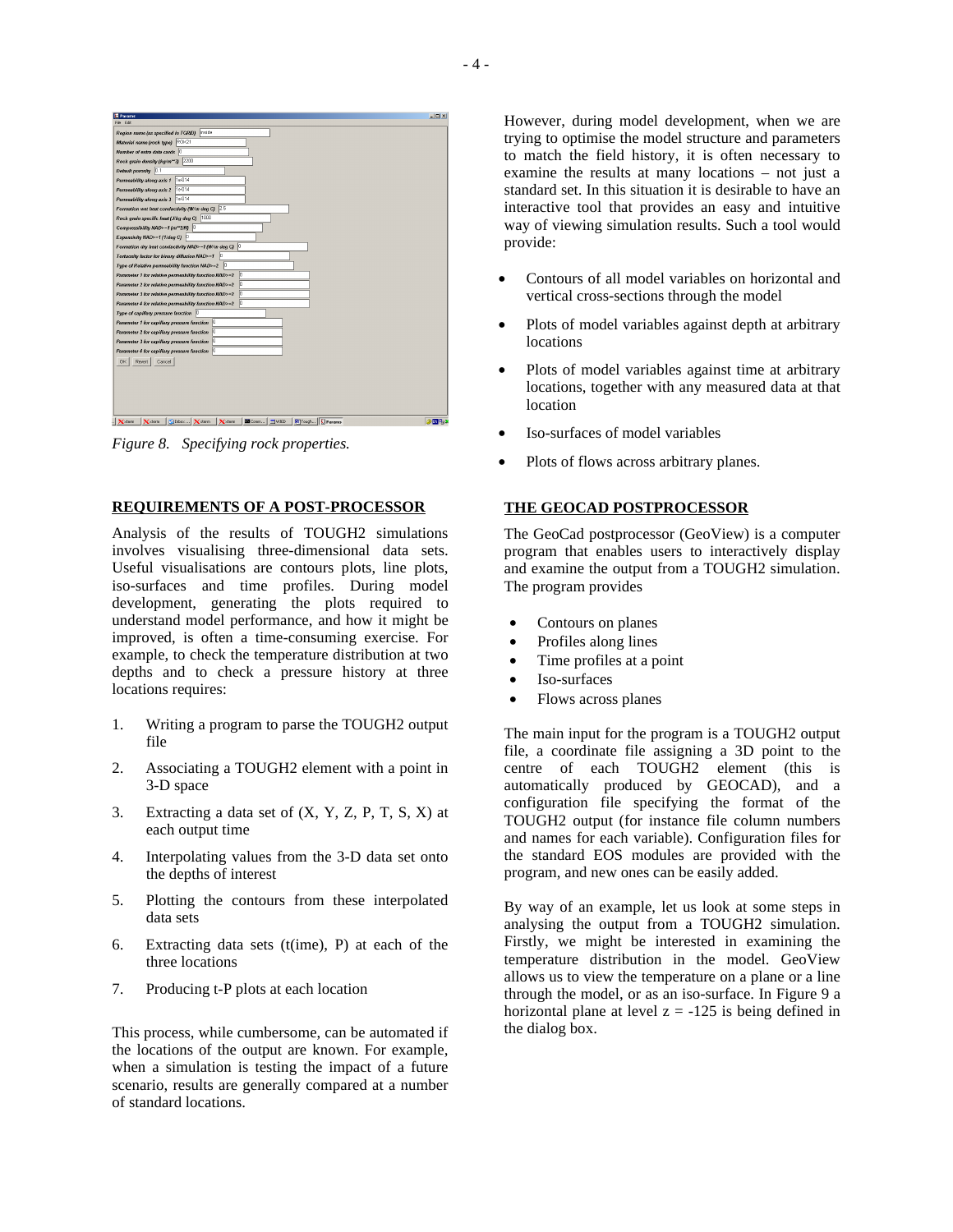

*Figure 9. Defining the horizontal plane z = -125 on which to view the temperature contours* 

Once the plane is defined, the contours of any variables in the simulation can be viewed. Figure 10 shows filled temperature contours at the level  $z = -125$ . New planes can be easily added and the results viewed immediately. There can be a slight delay while the interpolation is undertaken – this will only be a second or so on a modern PC.

In addition to plotting the contours, the GEOCAD grid can be overlaid, to assist with viewing the contours. From the contours in Figure 10, a hot upflow can be seen in the top left of the model. We might then be interested in looking at the vapour saturation underneath this area. This can be achieved using a profile on a line, or contours on a vertical slice. A profile on a line showing the vapour saturation can be seen in Figure 11. The contours and profiles can be viewed for any time at which the simulation results are written.

In addition to looking at the spatial behaviour of the model, we are often interested in examining the behaviour of the model with time, particularly matching model results with measured data. This can also be easily achieved in GeoView, by specifying a point in the model together with a file containing history data at that point. Figure 12 shows a comparison of model pressure with measured at a selected location in the model.



*Figure 10. Filled temperature contours on the plane defined in Figure 9. The blue lines show the TOUGH2 grid for the model at that level.* 



*Figure 11. Vapour Saturation on a vertical line through the hot upflow of Figure 10. The vertical axis shows depth below the surface.*